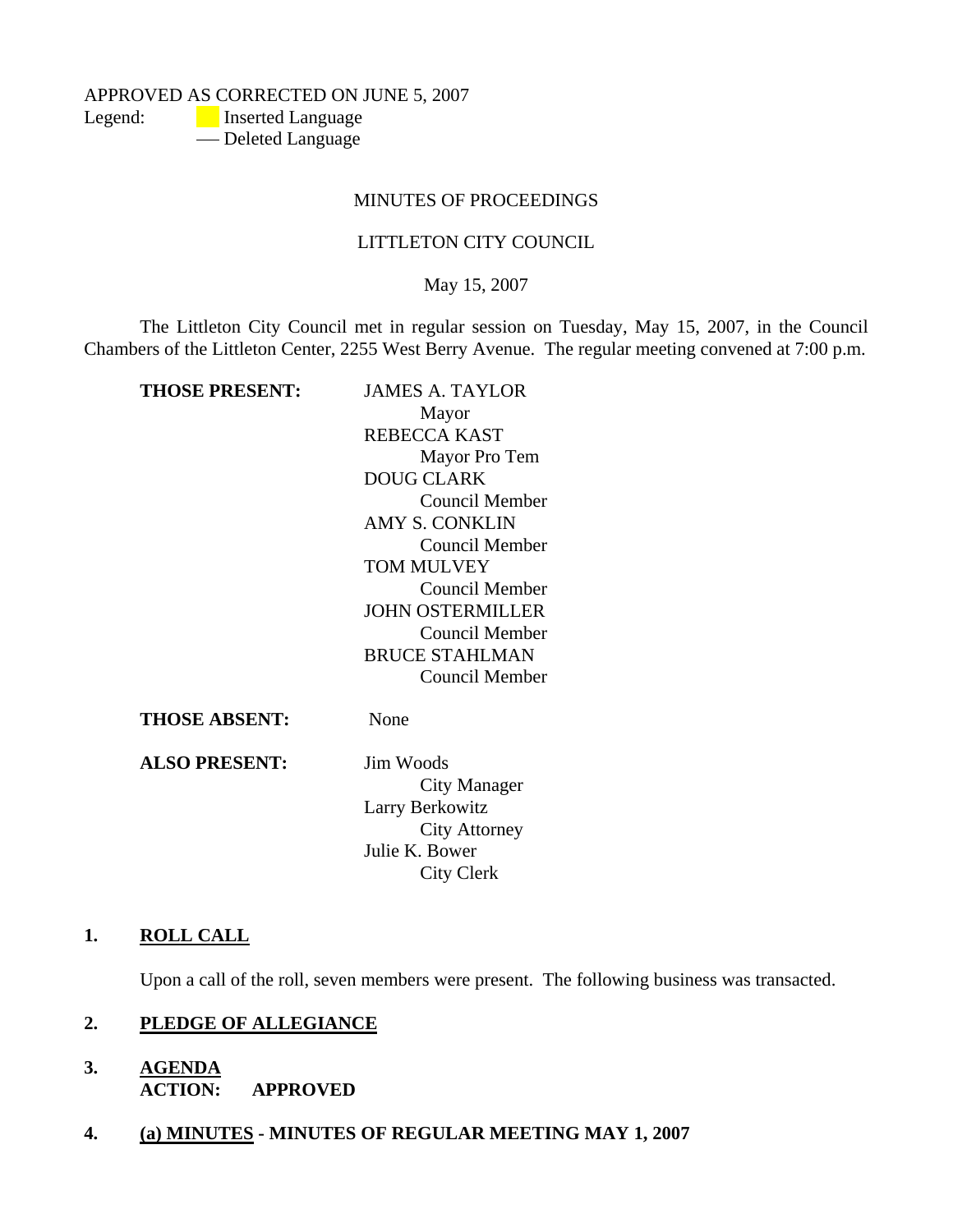## **ACTION: APPROVED**

# **4. (b) MINUTES - MINUTES OF SPECIAL MEETING MAY 1, 2007**

## **ACTION: APPROVED**

# **4. (c) MINUTES - MINUTES OF SPECIAL MEETING MAY 8, 2007**

### **ACTION: APPROVED**

#### **5. INTRODUCE NEW CITY EMPLOYEES –**

Mr. Woods introduced the following new employees:

 Jason Gallardo, Police Officer Felipe Vigil, Museum Assistant

## **6. (a) CITIZEN APPEARANCES – GUEST CITIZENS** – **None**

### **6. (b) CITIZEN APPEARANCES** - **SCHEDULED PUBLIC APPEARANCES – None**

#### **6. (c) CITIZEN APPEARANCES – UNSCHEDULED PUBLIC APPEARANCES –**

BOB SWEENEY PUBLISHER THE VILLAGER NEWSPAPER

Mr. Sweeney distributed a pamphlet entitled "Public Notice – An American Tradition" to Council. He said *The Villager* would be happy to handle the city's legal notices.

JOSEPH TRUJILLO 5574 S. HURON

Mr. Trujillo had read in the newspaper that the finance director position had been narrowed down to five finalists. The article indicated the audit outlined issues such as credit card accounts, transactions not posted in a timely manner, sales tax not collected and lack of internal controls. He heard from Council that the city needed more money but after reading the article, he wondered if Council knew how much money there was in the bank.

**7. (a) CONSENT AGENDA - (ordinances and resolutions read by title) – ACTION: APPROVED - ITEMS 7(B) - 7(D)**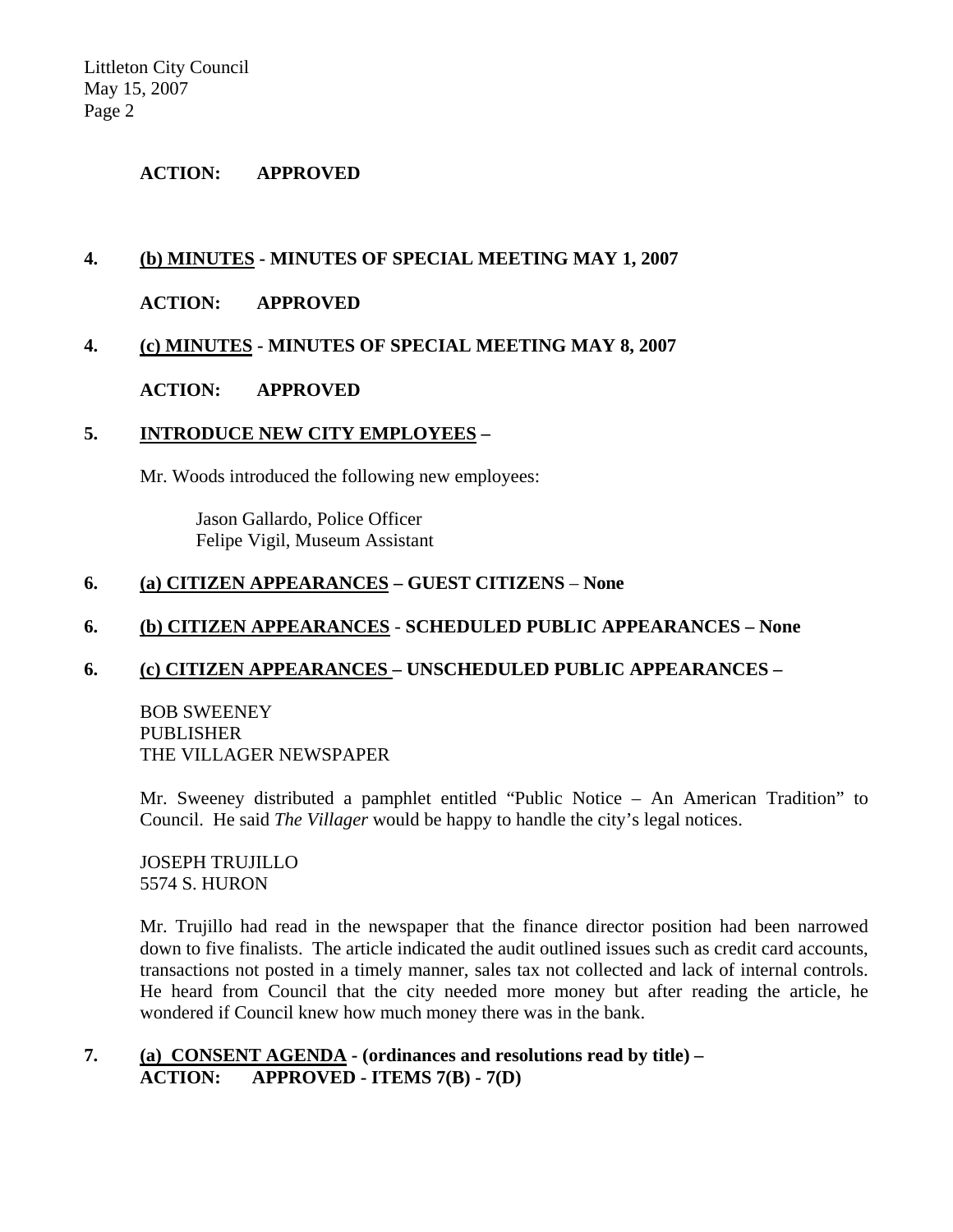- (a) Resolution authorizing an Intergovernmental Agreement between the City of Littleton and the Urban Drainage and Flood Control District regarding Little's Creek Storm Drainage Improvements **(pulled by Council Member Stahlman)**
- (b) Request to approve updated intergovernmental agreement (IGA) for hazard material related response in the City of Lakewood
- (c) Motion to approve allocation of 2007 Conservation Trust Funds
- (d) Ordinance on first reading authorizing alcoholic tastings **(public hearing June 5, 2007)**

It was moved by COUNCIL MEMBER CLARK and seconded by COUNCIL MEMBER CONKLIN TO APPROVE CONSENT AGENDA ITEMS 7(B) - 7(D).

Ayes: Council Members Mulvey, Conklin, Kast, Taylor, Stahlman, Ostermiller and Clark.

Nays: None.

MOTION CARRIED: 7 to 0

# **7, (a) CONSENT AGENDA - RESOLUTION AUTHORIZING AN INTERGOVERN-MENTAL AGREEMENT BETWEEN THE CITY OF LITTLETON AND THE URBAN DRAINAGE AND FLOOD CONTROL DISTRICT REGARDING LITTLE'S CREEK STORM DRAINAGE IMPROVEMENTS**

# **ACTION: RESOLUTION NO. 11, SERIES OF 2007**

Mr. Blosten presented photographs of the drainage improvements over the past forty years. He said there were approximately 35 homes in the floodplain that could be flooded. The existing master plan for Little's Creek was prepared almost 30 years ago and by doing a new engineering study in more detail, the city would have better information on how many homes could be removed from the floodplain. The Urban Drainage & Flood Control District (UD&FCD) would pay half the cost of the study.

Council Member Stahlman asked how much money there was in the storm drainage account?

Mr. Blosten said there was \$500,000 and approximately \$200,000 would be used for construction.

Council Member Clark asked if UD&FCD's share was capped at \$100,000 or was it half of the actual cost?

Mr. Blosten said the agreement would split the costs 50-50.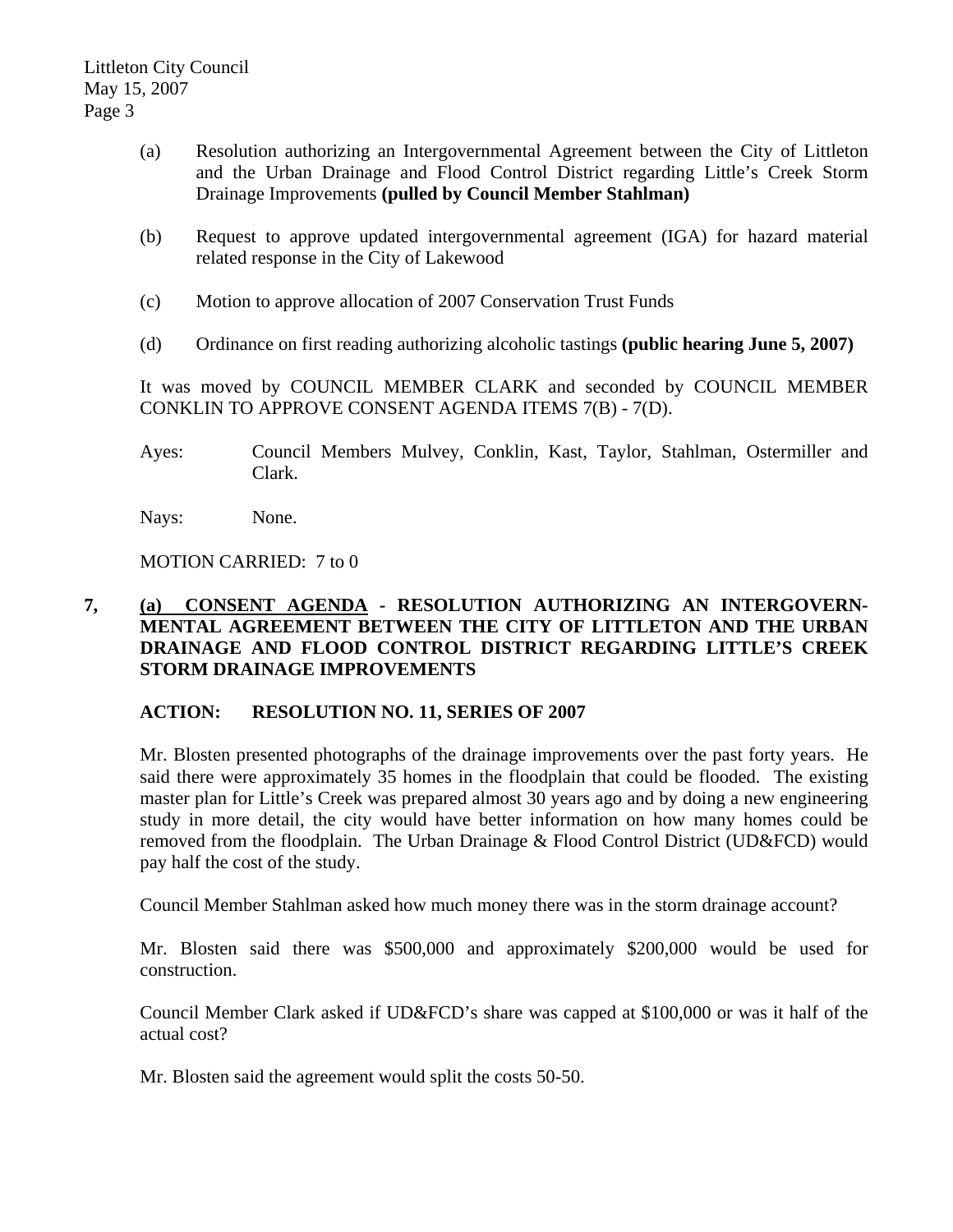Council Member Conklin requested that the study include consideration of habitat and aesthetics as well as flood control.

Mr. Blosten said UD&FCD had agreed to that.

Council Member Conklin asked if the concrete riprap would be removed?

Mr. Blosten said the study would be looking at that.

It was moved by COUNCIL MEMBER OSTERMILLER and seconded by COUNCIL MEMBER STAHLMAN THAT THE RESOLUTION AUTHORIZING AN INTERGOVERNMENTAL AGREEMENT BETWEEN THE CITY OF LITTLETON AND THE URBAN DRAINAGE & FLOOD CONTROL DISTRICT BE APPROVED AND THE COUNCIL PRESIDENT BE AUTHORIZED TO AFFIX HIS SIGNATURE THERETO.

Ayes: Council Members Mulvey, Conklin, Kast, Taylor, Stahlman, Ostermiller and Clark.

Nays: None.

MOTION CARRIED: 7 to 0

# **8. (a) SECOND AND FINAL READING ON ORDINANCES AND PUBLIC HEARINGS – ORDINANCE ON SECOND READING REGARDING OFFICIAL PUBLICATIONS**

# **ACTION: ORDINANCE NO. 11, SERIES OF 2007**

Mr. Berkowitz read the ordinance by title. He said the *Littleton Independent* had changed the procedures for the publishing of ordinance and it could cause significant delays to the effective date of adopted ordinance and would delay public hearings on such matters as rezonings, historic designations and special improvement districts. Publishing the legal notices in the *Villager*, the *Denver Post* or *Rocky Mountain News* would not solve the problem as the press schedules of all of the newspapers were similar. As a home rule municipality, the city may define by ordinance alternative methods of publication for its legal notices that would eliminate the issue.

Section 40 of the City Charter set forth the procedures for adoption of ordinances by Council, with a requirement that a proposed ordinance be "published in full" before adoption and be "published" by title only or in full after adoption. Ordinances were not effective until seven days after "publication" following final adoption. The Charter did not define what was meant by the terms "publish," "publication" or "published" except that publication of salary and city expenditures were required to be in a "legal newspaper" or "a newspaper of general circulation."

"Publication" is generally "the act of declaring or announcing to the public." While such an announcement may be accomplished by the printing of a proposed ordinance in a newspaper which was offered for sale and generally circulated within the city, there was no limitation in the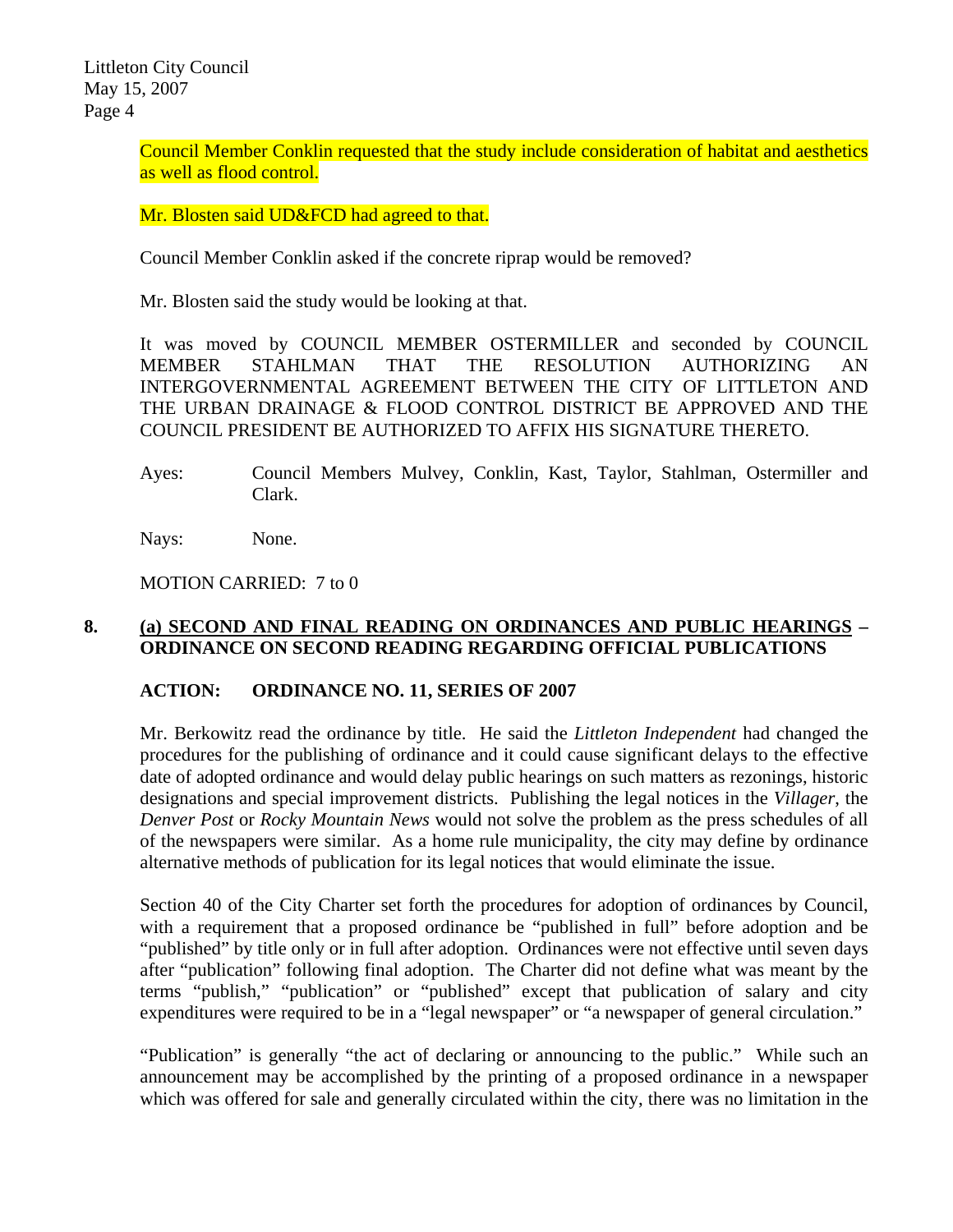> Charter that prohibited using some other method to declare or announce to the public the contents of a proposed ordinance.

> The proposed ordinance would amend the City Code by defining the words "publish," "publication" or "published" in Title 1, Chapter 3, Section 2 to include any two of: posting on the city's website; physical posting at the City Center, Bemis Public Library and the Littleton Municipal Courthouse; or publication in a newspaper of general circulation in the city except as otherwise specifically required by the Charter, Code or Statute. Certain notices and announcements would still be published in a newspaper such as request for bids or public projects.

> Mr. Berkowitz said a few typographical errors were discovered in the ordinance on first reading. Also, Section 13 of the ordinance included an amount of \$500, which although consistent with the purchasing code when the section was adopted, had been substantially increased. Council had established by ordinance the amount of \$10,000 as the minimum amount needed to be submitted to competitive bidding in Littleton City Code Section 1-15-1. In Section 16, the area code of 303 was omitted. And in Section 17 and 20, there were two references to the  $20<sup>th</sup>$ century and those have been changed to indicate the  $21<sup>st</sup>$  century.

Mayor Pro Tem Kast asked who would decide which two methods would be used?

Mr. Berkowitz said the ordinance on first reading would indicate what options would be used and it was ultimately Council's decision which two methods would be used.

Council Member Conklin asked if the *Littleton Independent* was notified of the proposed ordinance?

Mr. Woods said the publisher of the *Independent* had been informed of the ordinance.

Council Member Conklin asked how the notices were archived?

Ms. Bower said the proof of publication was not a permanent record and was only kept for six years.

Mr. Berkowitz said the ordinance was a permanent record. Proof of publication could be accomplished by an affidavit by the city clerk for the record that the ordinance was posted on the website.

Council Member Clark said the real issue was the potential time delay between the first and second reading of an ordinance. The ordinance had to be published in full ten days prior to the public hearing. Changes made on Tuesday nights could not be accommodated in that next Thursday's publication.

Council Member Mulvey believed publication meant printing in a newspaper. How would it be posted at the library?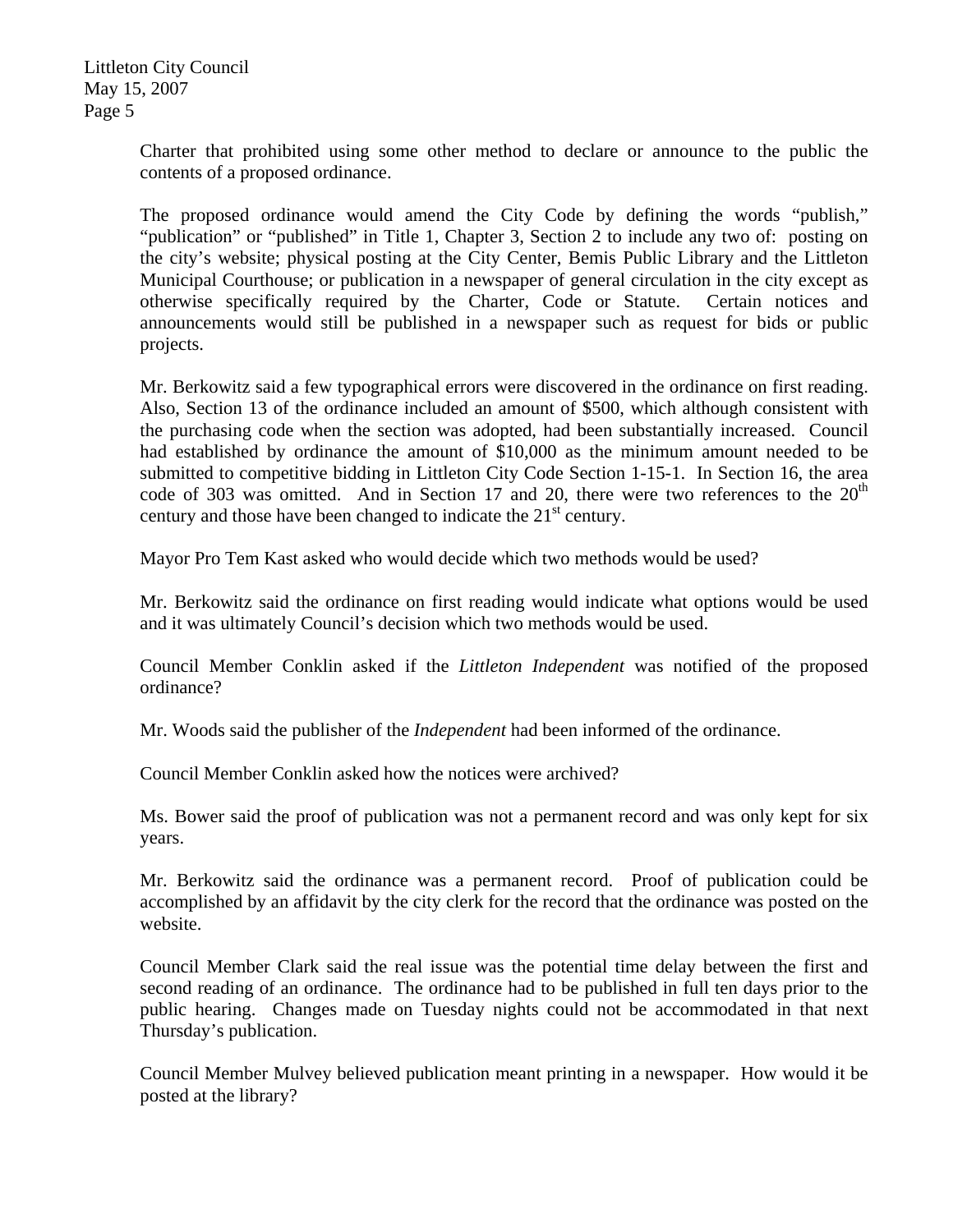> Mr. Woods said the ordinances would be posted on a bulletin board in the entryway of the library.

Council Member Mulvey would vote against the ordinance.

Mayor Taylor opened the public hearing.

BOB SWEENEY PUBLISHER THE VILLAGER NEWSPAPER

Mr. Sweeney said public notice was very important and was not to be treated lightly. He said having the city clerk sign an affidavit was allowing her to police herself. Suburban newspapers were booming and the *Villager* had increased subscriptions by 1,000 last year and had approximately 500 subscribers in Littleton. It was a bad ordinance and should be voted down.

Council Member Clark asked if *The Villager* could accommodate the city's Tuesday night deadline?

Mr. Sweeney said the paper went to press on Tuesday so the deadline was midnight on Monday.

JIM DUBOSE 6877 S. PRINCE CIR.

Mr. DuBose said if Council could table this, both papers could make a proposal and the citizens could get what they needed. The city was not going to get many citizens by posting it at the court and library and city hall.

Mayor Taylor said passing the ordinance did not preclude the newspapers from making a proposal.

PEGGY COLE 2008 W. CALEY PL.

Ms. Cole said the ordinances really should be published in a newspaper. If that was not possible, she asked if the number of days between publication and a public hearing could be shortened. Was it possible to publish a notice that the Council was intending to hold a public hearing?

Council Member Mulvey did not think Council should vote on the ordinance until reading the pamphlet provided by Mr. Sweeney.

It was moved by COUNCIL MEMBER MULVEY and seconded by COUNCIL MEMBER CLARK TO TABLE THE MATTER FOR THREE WEEKS.

Ayes: Council Members Mulvey, Kast and Clark.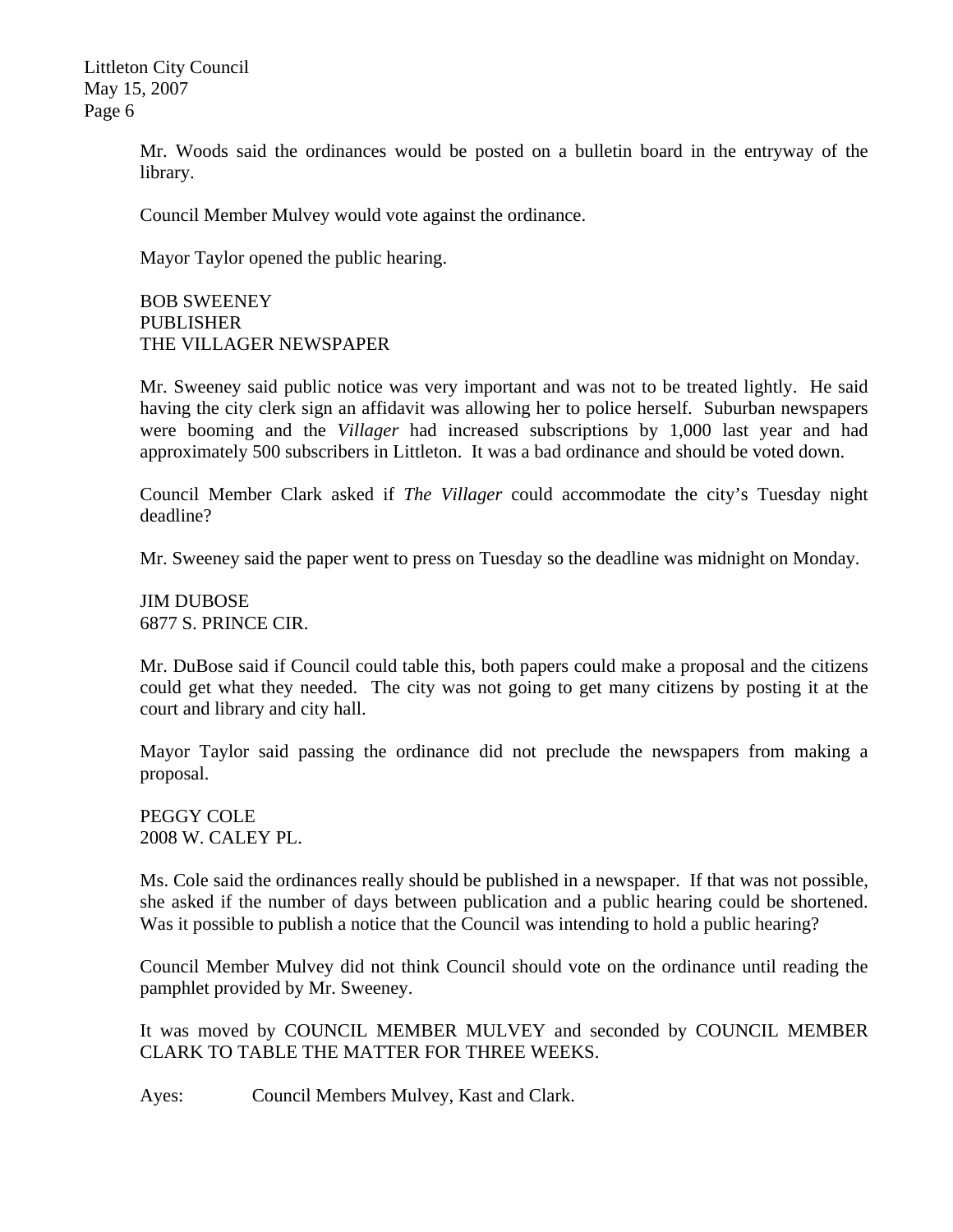Nays: Council Members Conklin, Taylor, Stahlman and Ostermiller.

MOTION FAILED: 3 to 4

Council Member Conklin asked if the city could publish notice of intent to hold a public hearing?

Mr. Berkowitz was not sure what that gave people notice of and it would certainly not satisfy any legal requirements of public notice.

Council Member Clark said the Charter required Council to publish the ordinance in full on first reading. If the ordinance was passed, there was nothing to prevent Council from publishing it in the newspaper but he was concerned that it would be confusing to publish some ordinances in the newspaper but not others. He said it was a good idea to table the matter and allow the newspapers to make a proposal.

Mayor Pro Tem Kast said the ordinance gave Council some options and certainly either paper could come in and make a proposal.

It was moved by COUNCIL MEMBER OSTERMILLER and seconded by COUNCIL MEMBER CONKLIN THAT THE PUBLIC HEARING BE CLOSED; THAT THE ORDINANCE ADOPTED ON FIRST READING BE AMENDED AS FOLLOWED:

- (1) THAT THE AMOUNT OF \$500 IN SECTION 13 OF THE ORDINANCE BE CHANGED TO \$10,000;
- (2) THAT THE TELEPHONE NUMBER IN SECTION 16 BE AMENDED BY ADDING THE AREA CODE 303 BEFORE 795-3748;
- (3) THAT THE YEAR REFERENCES IN SECTION 17 BE CHANGED TO 20 INSTEAD OF 19; AND
- (4) THAT THE YEAR REFERENCES IN SECTION 20 BE CHANGED TO 20 FROM 19;
- Ayes: Council Members Mulvey, Conklin, Kast, Taylor, Stahlman, Ostermiller and Clark.

Nays: None.

MOTION CARRIED: 7 to 0

It was moved by COUNCIL MEMBER OSTERMILLER and seconded by COUNCIL MEMBER CONKLIN THAT THE AMENDED ORDINANCE PROVIDING FOR THE REVISED PUBLICATION PROCESS IN THE LITTLETON CITY CODE AND CONFORMING AMENDMENTS BE APPROVED ON SECOND AND FINAL READING; THAT THE ORDINANCE BE PUBLISHED IN FULL; AND THAT THE COUNCIL PRESIDENT BE AUTHORIZED TO AFFIX HIS SIGNATURE THERETO.

Council Member Stahlman said the objective was to get as much information to as many people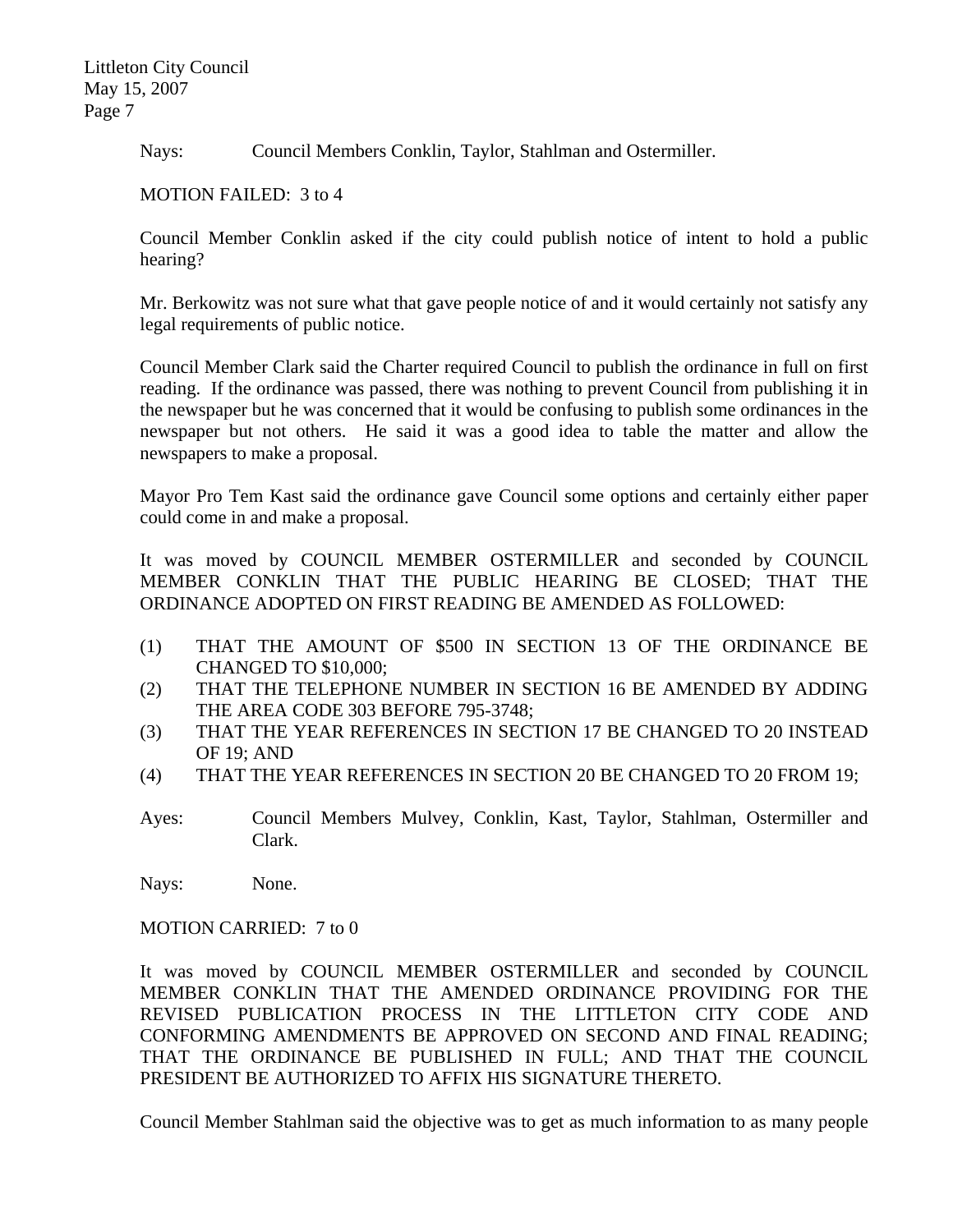as possible.

Council Member Ostermiller said Council was trying to make legal notices available to the most people. He said every news broadcast and newspapers was directing people to their websites for more information. All the city had to do was notify citizens of where the notices were published. It made sense and he would strongly support the ordinance because it would make legal notices available to scores more people than what was currently being done.

Council Member Conklin said the younger generation received all of their news from the internet and the point was to get public notices out to more people than the 2,200 that subscribed to the *Independent* and the 500 at the *Villager*. She would vote in favor of the ordinance.

The vote on the motion was:

Ayes: Council Members Conklin, Kast, Taylor, Stahlman, Ostermiller and Clark.

Nays: Council Member Mulvey.

MOTION CARRIED: 6 to 1

# **9. (a) GENERAL BUSINESS – MOTION APPROVING FINAL SUBDIVISION PLAT FOR WYNETKA PONDS PARK**

Jan Dickinson, Senior Planner, said the applicant, South Suburban Parks and Recreation District (SSPRD) proposed to develop the property located at 5801 South Lowell Boulevard into a park for an off-leash dog area, trails, a playground and picnic shelter. Future plans included one ball field, three multi-purpose fields and parking. The property was owned by both SSPRD and the city. The 38-acre site was zoned OS Open Space District and was formerly known as Chambers Farm. Prior to development, a subdivision plat and site development plan must be approved and recorded.

Normally, a developer was required to install public sidewalks along all public streets adjacent to the property. In this case, the city's Development Review Committee (DRC) felt it was unnecessary for an attached sidewalk to be constructed along Bowles Avenue since SSPRD would be constructing pedestrian trails within the vicinity of Bowles which would provide pedestrian access links to the adjacent neighborhoods. DRC also recommended that a waiver from the requirement to widen Lowell Boulevard to the standard width of a minor arterial street be granted.

Mayor Pro Tem Kast asked what size was the dog park?

Ms. Dickinson said the dog park was 3 acres.

Council Member Stahlman asked if there was sufficient parking for the users of the park?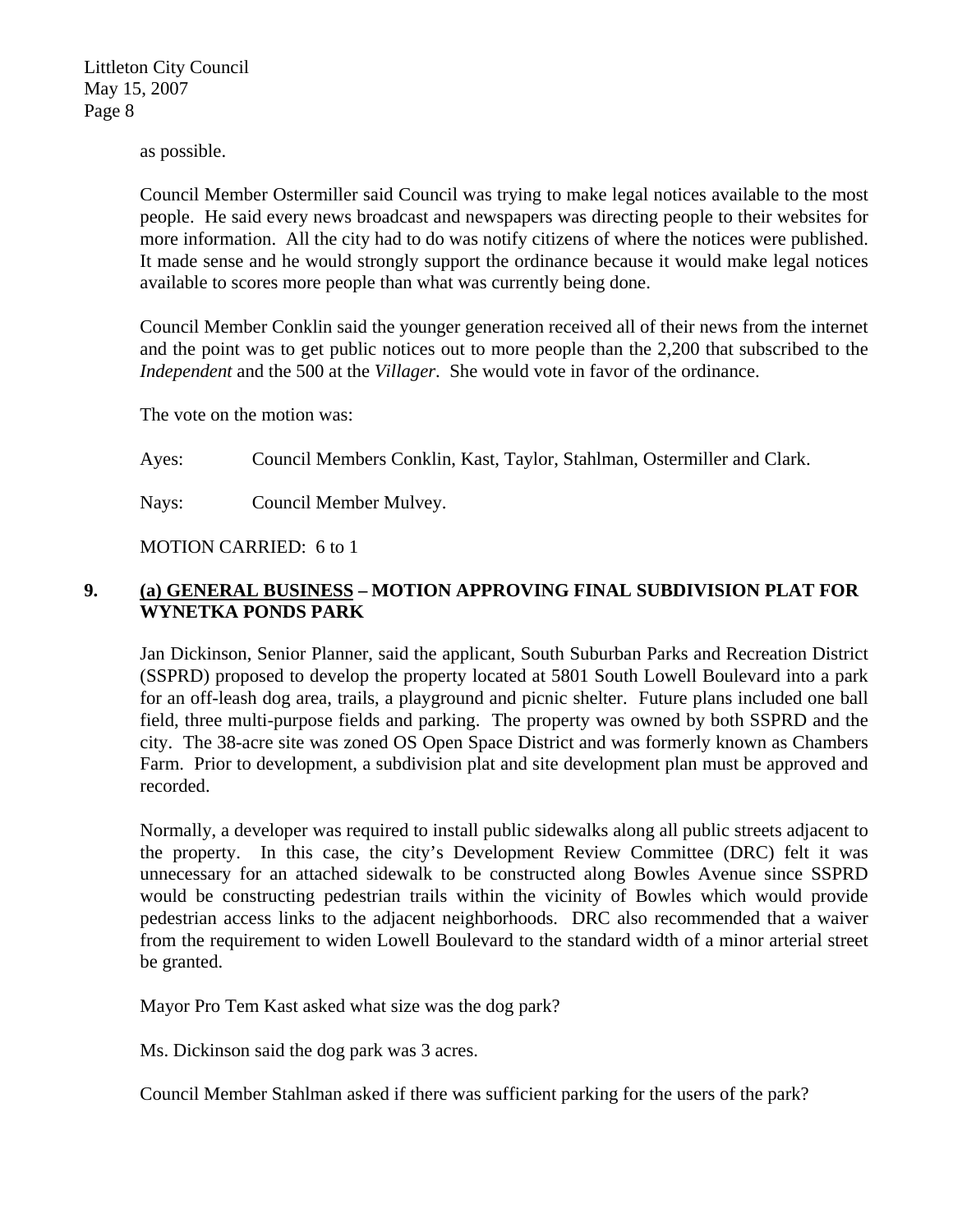# BRETT COLLINS SENIOR PARK PLANNER SOUTH SUBURBAN PARKS & RECREATION DISTRICT

Mr. Collins said the dog park at Dave Lorenz Regional Park was 1 acre in size and was heavily used. There were 28 parking spaces at that park and there had not been any complaints of no parking available. The proposal for Wynetka was for 45 parking spaces.

Council Member Stahlman asked what the timing was for the future development of the fields?

Mr. Collins said there was not a timeline at this point.

Council Member Conklin asked if the water quality pond would collect run-off from the dog park?

Mr. Collins said the pond would collect run-off and the water would be cleaned by settling out before the water was released.

It was moved by COUNCIL MEMBER CLARK and seconded by COUNCIL MEMBER CONKLIN THAT THE FINAL PLAT AND THE INTERGOVERNMENTAL AGREEMENT FOR WYNETKA PONDS BE APPROVED WITH THE WAIVERS TO THE CITY'S SUBDIVISION REGULATIONS AS DESCRIBED IN THE STAFF REPORT AND NOTED ON THE FINAL PLAT; AND THE COUNCIL PRESIDENT BE AUTHORIZED TO AFFIX HIS SIGNATURE THERETO.

Ayes: Council Members Mulvey, Conklin, Kast, Taylor, Stahlman, Ostermiller and Clark.

Nays: None.

MOTION CARRIED: 7 to 0

# **10. (a) CONSIDERATION OF COMMITTEE, COMMISSIONS AND BOARD MATTERS – MOTION APPROVING APPOINTMENTS TO BOARDS AND COMMISSIONS - None**

# **11. (a) ORDINANCES ON FIRST READING – None**

- **12. (a) RESOLUTIONS None**
- **13. REPORTS** 
	- **(a) CITY MANAGER** Mr. Woods said Fire Chief Mullin would explain the memo regarding paramedic service at Station 16 and address the letter from South Metro Fire Rescue.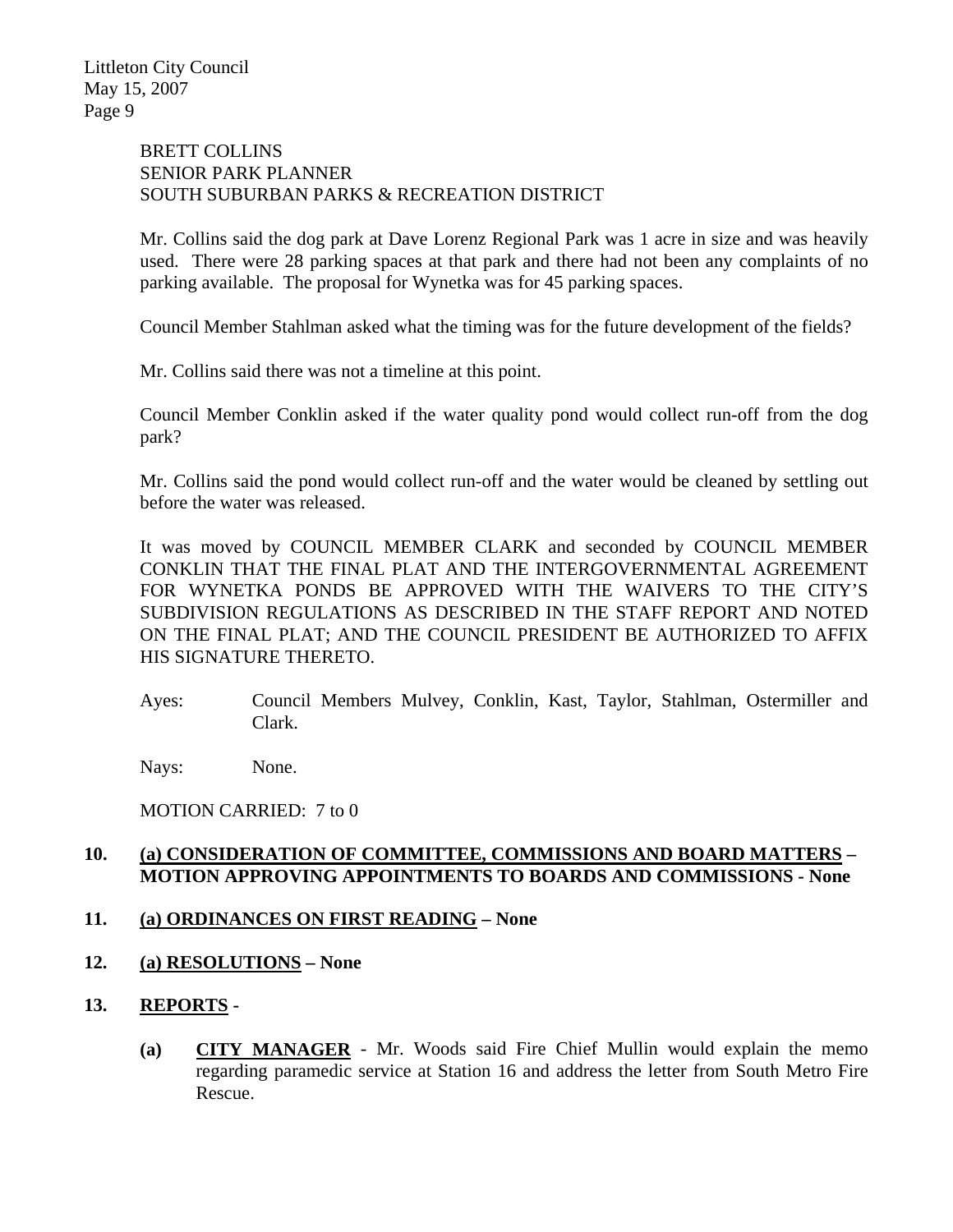Chief Mullin said the plan for Medic 16 was to fully staff it using overtime funds for a one year trial period. It was currently being staffed 33% of the time. A one-year trial would cost between \$200,000 and \$400,000. The department was currently calling in overtime because of injured firefighters.

Council Member Stahlman asked if it made more sense to hire one person dedicated to coverage at Station 16?

Chief Mullin said to staff a medic unit with two people per 24 hours would require six additional people. If the department hired six people and the data did not support program, those personnel would have to be let go and he did not want to do that.

Council Member Ostermiller said the partnership was pleased on the efforts Chief Mullin had made to control overtime. The proposed staffing would be at the city's expense. He said Council did discuss doing the trial for six months to evaluate if there were improvements to response times and determine whether or not to go forward with it in 2008 and to see if there would be enough justification to go back to the partners.

Mayor Pro Tem Kast said the data could be looked at after six months but Council would need a year's data to know what impact it was having on response times.

Council Member Ostermiller said the city would know in seven months if the service had improved.

Mr. Woods said the plan for 2007 was a contingency transfer in the fall and then to plug in a number for the first six months of 2008.

Council Member Clark said there was a need to evaluate and six months was a good period of time. If it does not work, the city would probably go to something more expensive. He recommended the trial be for a year and set a time in December to look at the response times at Trailmark.

It was moved by COUNCIL MEMBER CLARK and seconded by MAYOR PRO TEM KAST TO BUDGET FUNDS FOR THE REMAINING PORTION OF 2007 AND ALL OF 2008 AND EVALUATE IT IN DECEMBER.

Ayes: Council Members Mulvey, Conklin, Kast, Taylor, Stahlman, Ostermiller and Clark.

Nays: None.

MOTION CARRIED: 7 to 0

Chief Mullin said Council had received a letter from South Metro Fire Rescue. South Metro contemplated building its own regionalized call center and had approached the city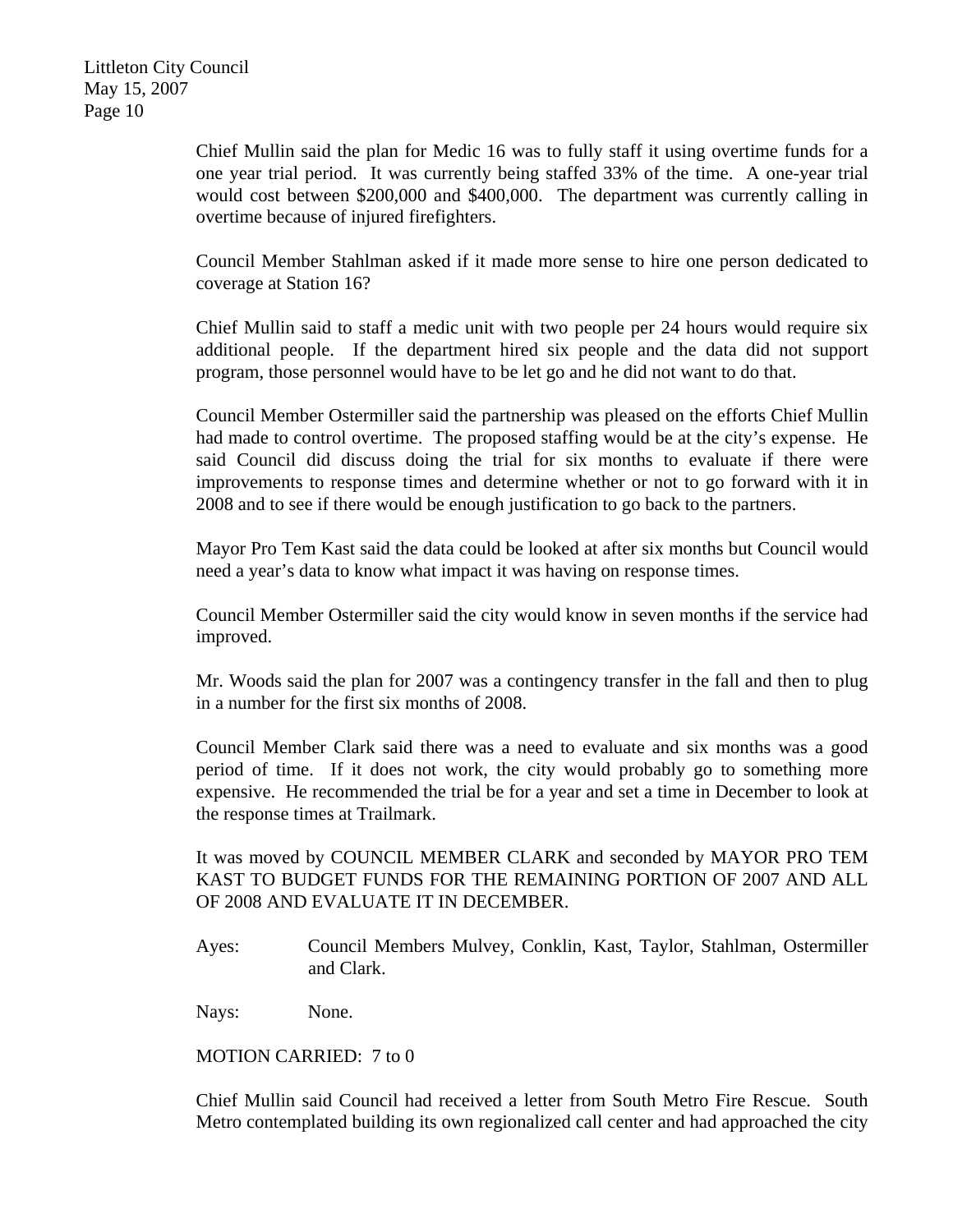about a partnership. Negotiations went on for many months but it became apparent that it would not be in Littleton's best interest to join in the center. Regionalization made sense but not the way it was proposed.

Mr. Berkowitz said what was proposed at the time was not what was discussed in the letter. Staff had come away from the discussion believing it would cost the city more and that an authority was being proposed. Council had made it clear that it was not in favor of an authority.

Mr. Woods said Council had discussed the 2007 Arapahoe County Open Space Share Back funds and its impact on the city's TABOR limit. There might be a way under the agreement for the county to hold the money but the county would need a written request from Council to hold the share back funds. He said it appeared there would be a TABOR excess for 2006.

Council Member Ostermiller asked if the city could get a written opinion from the county attorneys. He wanted to make sure the city could do it.

Mr. Berkowitz did not believe the county attorney would issue a written opinion but the city could probably get some kind of assurance from the county.

Mayor Taylor asked that the topic be discussed at next Tuesday's study session.

Council agreed.

# **(b) CITY ATTORNEY –** None

# **(c) COUNCIL MEMBERS** -

**COUNCIL MEMBER MULVEY** – Council Member Mulvey reminded everyone that there would be two Memorial Day Services on May  $28^{th}$  – at 8:00 a.m. at the Veterans' Circle at the Littleton Cemetery and at 10:00 a.m. at the Littleton World War II Memorial at Ketring Park.

Council Member Mulvey complimented the Election Commission on the redistricting breakdowns. He said ultimately no citizens lived on Lincoln Street, from Mineral to County Line and there was no population change to District III.

**COUNCIL MEMBER CONKLIN –** Council Member Conklin thanked Mr. Blosten for the directional signs to Heritage High School.

Council Member Conklin said the B/IA demo was wonderful and very informative.

Council Member Conklin congratulated Darrell Shulte for winning the South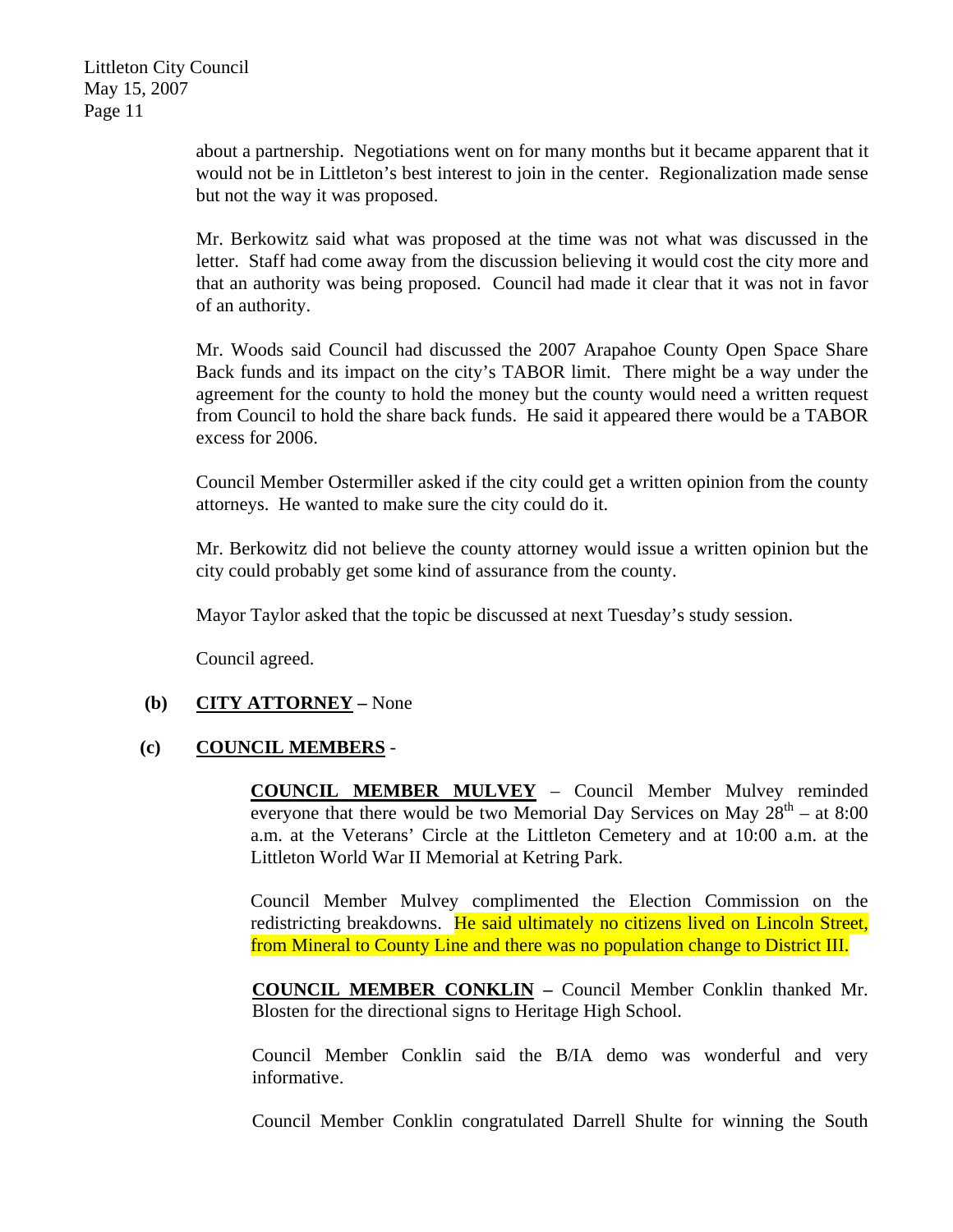Metro Denver Chamber of Commerce Community Leader of the Year Award.

Council Member Conklin said Stan Bush's memorial service was very nice. She asked if anyone would be taking his place with regard to the city's emergency preparedness?

Mr. Woods said no decision had been made yet.

**MAYOR PRO TEM KAST** – Mayor Pro Tem Kast did not like the way the Election Commission moved the district boundaries because she felt it divided a cohesive neighborhood.

Mayor Taylor said he appeared at the Election Commission hearing and did testify regarding his objections to the proposed changes.

Mayor Pro Tem Kast said the Business Basics packet from the library was excellent.

Mayor Pro Tem Kast attended the  $40<sup>th</sup>$  annual commencement at Arapahoe Community College on Saturday and it was very nice.

Mayor Pro Tem Kast reminded everyone that on Sunday, Historic Littleton, Inc. was hosting a walking tour of the Main Street Historic District.

**COUNCIL MEMBER STAHLMAN** – Council Member Stahlman agreed that the B/IA demo was excellent. The B/IA team was important to the city and its economic health.

Council Member Stahlman attended the Greater Littleton Youth Initiative meeting. The group was scheduling a conference on November  $9<sup>th</sup>$ .

Council Member Stahlman attended the Historical Preservation Board design workshop on Saturday.

**COUNCIL MEMBER OSTERMILLER** – Council Member Ostermiller said the memorial service for Stan Bush was very nice and was very well attended. Mr. Bush had contributed untold hours to the community to better the lives of everyone in the south end of the metro area.

Council Member Ostermiller participated in the interviews for the new finance director and the assessment process was a unique experience. Each applicant went through interviews in front of three separate groups.

**COUNCIL MEMBER CLARK** – Council Member Clark reported State Senator Steve Ward would be hosting a town hall meeting on May  $23<sup>rd</sup>$  at 7:00 p.m. at the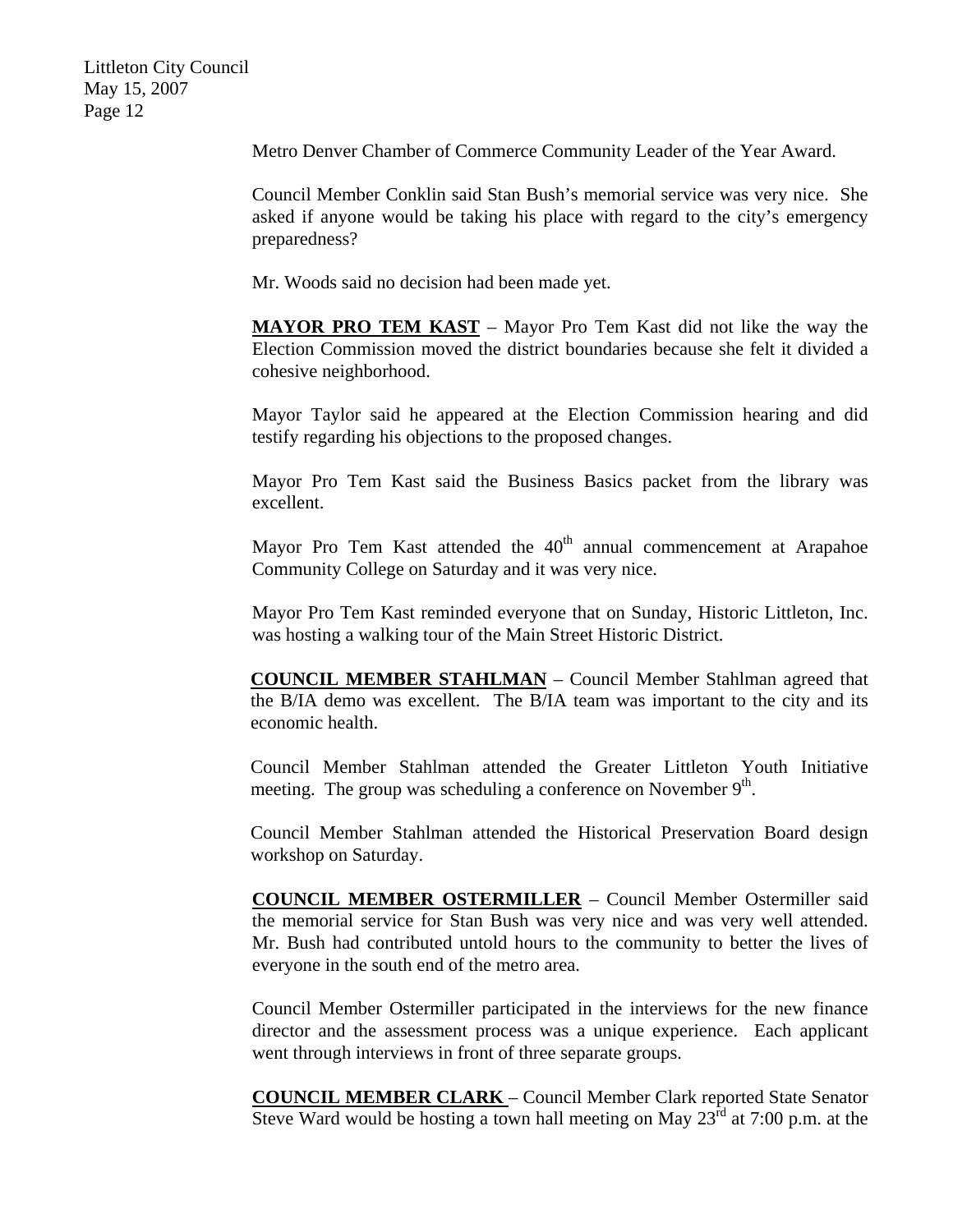museum.

Council Member Clark asked the status of Peggy Cole's requests regarding the city's website?

Ms. Narde said three of the four requests had been done and the fourth, the City Charter would be accomplished in a few weeks.

Council Member Clark asked if it was possible to put Council communications on the website?

Ms. Narde said she would look into it.

Council Member Clark reported from the E911 Authority that the revenues were going up and expenses were going down. The Authority was going to appoint an executive director to help with the day-to-day activities.

**(d) MAYOR TAYLOR –** Mayor Taylor reported the following information from the Historic Downtown Littleton Merchants meeting: the downtown farmer's market was scheduled for every Saturday starting June  $16<sup>th</sup>$ ; and Golden had joined the Original Shopping Districts.

Mayor Taylor asked if Council wished to schedule 311 as a study session topic?

Council agreed to schedule the topic for a study session in early fall.

Mayor Taylor attended the Historical Preservation Board's window preservation workshop and it was quite good.

Mayor Taylor said Council was scheduled to have breakfast with the South Suburban Board next Thursday at 7:30 a.m.

Mayor Taylor reported the following Littleton Housing Authority information: LHA had won three National Association of Housing and Redevelopment Officials awards and 2 state awards; LHA had 99.5% reporting rate to HUD for Section 8 housing; the Libby Bortz Assisted Living Center would be recognized for a partnership with a long term care pilot program; and the budget cycle was ahead in income and below in expenses.

- **(e) DRCOG** Mayor Taylor said there were meetings scheduled for tomorrow night, Thursday afternoon and Friday afternoon.
- **14. ADJOURNMENT -** There being no further business, Mayor Taylor adjourned the meeting at 9:56 p.m. on Tuesday, May 15, 2007.